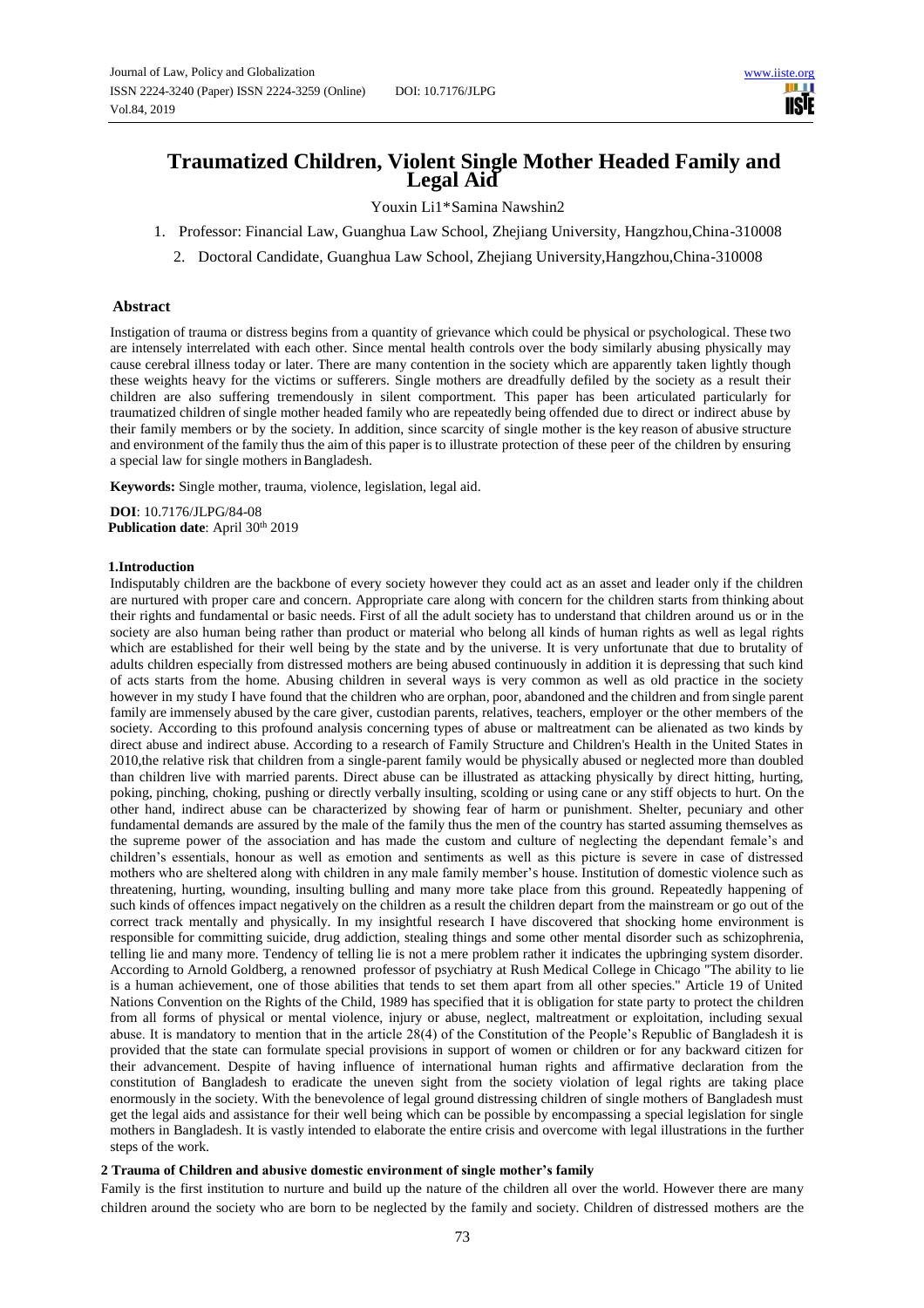dormant victim of shocking domestic environment. Firstly these children lose their identity as human being in the society as soon as they are discarded or neglected by the fathers. They become burden to the society as most of the times the resources for living become extremely limited. In addition, some children may stay with the mother but deficiency of financial resources make the distressed mother violent or abusive. Such type of children never gets recognition as human being thus humiliation, harassment, unnecessary severe punishment, threatening becomes regular instance for them which develops trauma inside them. Despite of positive mental and physiological growth they fall into darkness from the begging of their life. Again there are some children who used to live in better position with both parents but divorce and separation of the parents makes drastic change in their life. Thus most of the times they take shelter with the mother in any relative's house or the mothers migrate in another place keeping the children to other caregivers in search of the job and from the care giver they experience harsh, brutal and offensive behaviour from the domestic atmosphere. Gradually these children go out of the path due to hidden anguish and unhappy life as there is nobody to hear their emotions and problems. Out of trauma children try to find a new world around them apart from the violent family and by this way they enter into a wrong ,unethical and unlawful way of life. The acts or omissions done by traumatic children are illustrated elaborately in the imminent discussion of the thesis.

# **2.1 Mythomania syndrome among the children of negligent family atmosphere**

The term 'Mythomania' has derived from the Greek word 'mythos' which means 'lie' and the word 'mania' is 'compulsion'. Mythomania is a kind of anxiety disorder therefore it can be said that it is not a legal issue. Since Bangladesh is a signatory party of Convention on the Rights of the Child and according to article 19(1) the children are entitled to get favorable atmosphere at home for their proper growth of mental and physical health. However the structure of single mother headed family is infringing this rights of the children therefore it must be taken under direct legal concern. According to experts from the Instituto Mexicano Del Seguro Social, 'Mythomania' is a dilemma that also frequently affects people with low selfesteem, they lay to build themselves feel important and since they are not competent to communicate well with other people. They are able to draw attention by overstate or making up legend or anecdotes (Victoria,2017). "It's a psychological condition which leads the person to distort reality, and which, in the majority of cases, is found in people with low selfesteem who seek attention from others" (J.Duque).The children from single mother headed family do not have any importance in the family rather than an extra trouble so they always try to make them important to others. Moreover, habit of telling lie originated from violent family environment of the children as most of the children of broken family stay with other relatives. As a result false allegation by other members for many reasons is very common for them. As children are not eligible to express the facts thus it's easy to point finger on them. Gradually for personal safety or to be exempted for punishment they grasp the habit of telling lie. In a study it has been found that children living with married parents are less likely to be abused or neglected and almost one million children in Sweden demonstrated that children growing up with single parents were more than twice as likely to experience a serious psychiatric disorder (Brown J.).However unfortunately these sensitive issues are completely unseen in Bangladesh.

# **2.2 Kleptomania or habit of stealing things by underprivileged children**

'Kleptomania' is a kind of mental disease that means regular malfunction to resist the desire to steal things. Most of the cases of kleptomania, the patient of this disorder steals belongings that they don't need even (Goldman MPJ,2017). Although it is a mental impairment but as it is happening for breach of international conventional rights in which Bangladesh has ratified in 1989. This treaty is known as Convention on Rights of the Child and according to Article 19(1) of it negligent, violence or any form of abuse which distract the mental condition of children will be amount of violation of human right and state party is under obligation for taking necessary measures to prevent this form of violation. It is very unfortunate for the society that due to negligence towards single mothers a large number of children are getting mentally sick silently. Apparently they are blamed with the name of thief or punished as an offender. However in my study I have found that stealing thing is not always about criminal state of mind rather it is a kind mental disorder. To establish this point I have gone through different medical journals and books based on Kleptomania. According to a study by American Academy of Child & Adolescent Psychiatry 'while stealing in older children is relentless it indicates behavioral or emotional developmental problems and can be caused by an unstable home life.' Unpleasant family environment of single mother headed family is originating this kinds of children in Bangladesh. In 2016 according to a news report, a 13 years old boy was beaten brutally by his maternal uncle for stealing things in regularly from home and school. According to the caregiver uncle the boy is his sister's son and he is living with him after the boy's father divorced her mother before three years, and stealing is common habit of the boy. Every day he is stealing something from home and to make him aware the uncle gave him severe punishment. As the boy was punished brutally and about to die a human right organization took this criminal offence under their supervision and took the victim under their custody. According to the officials of that organization there is a medical ground of stealing things by the boy as our team has admitted the boy to the intensive care unit of the specialized children hospital. Moreover doctor has stated that this kind of activity is called Kleptomania which has grown specially based on the inattentive and vulnerable home environment. According to the specialist of a physiological centre many patients come to take counseling for Kleptomania whose family environment and history is worse. The centre found at least two kleptomania patients yearly out of the three who are minor and they are from single parent family. Therefore it can be said that unknowingly by negligent behaviour the state is producing mentally ill nation for the future which must be stopped as immediate as possible. Mentally distressed children make them habitual with different wrong habits. As per American Academy of child and Adolescent Psychiatry the children may be expressing their anger or trying to "get even" with his or her parents or the stolen object may become a substitute for love or affection to them. These children think that all the people around them belongs all kinds of necessary substances and they are taking advantages of all resources. Gradually and unknowingly they become furious inside and start stealing things from others.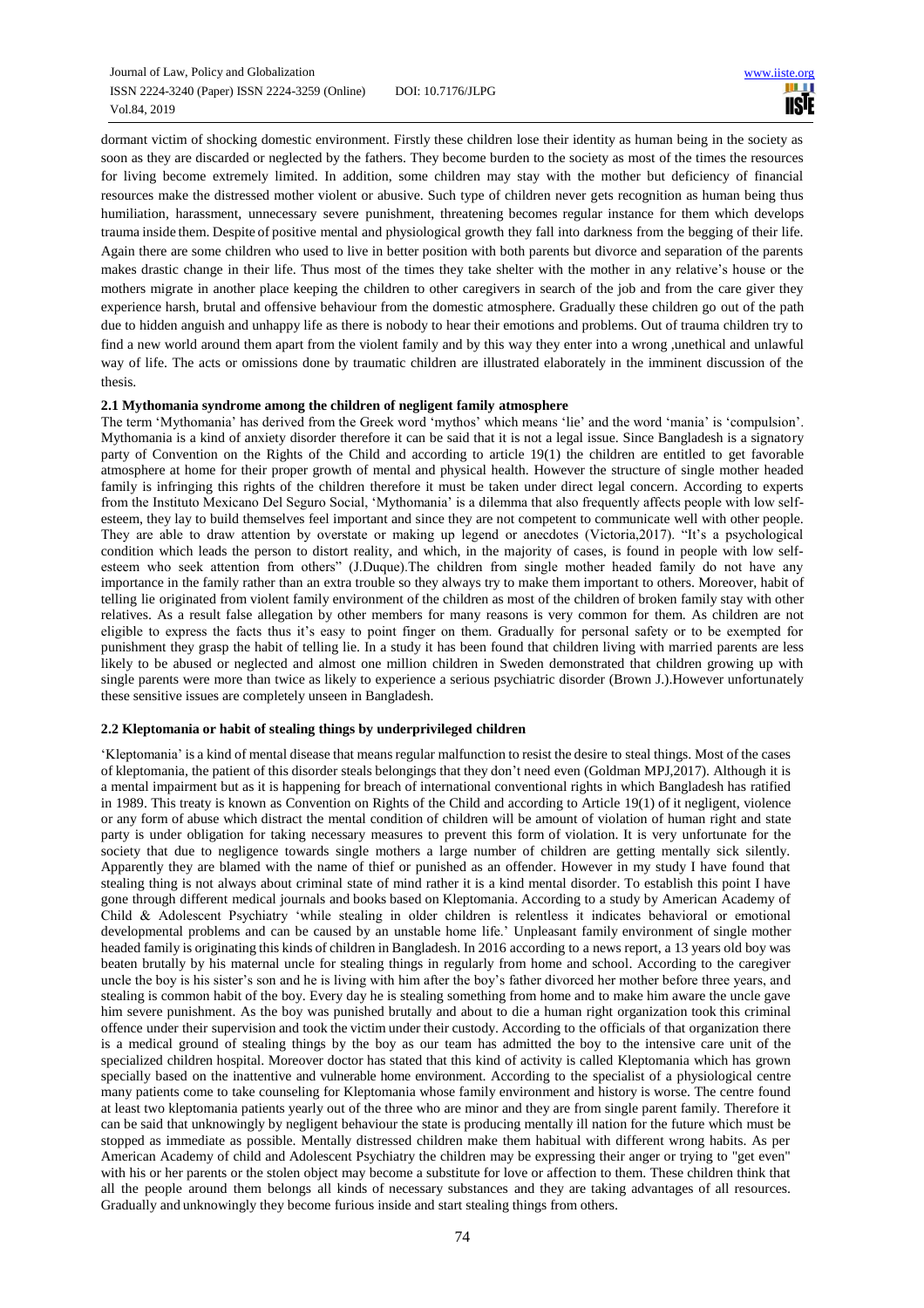# **2.3Drug Exploitations by single mother's children**

Assessment by International Labour Organization (ILO) found that the children from the poorest families and worse family environment, who are in practice of low educational accomplishment, and found in drug trade due to economic inevitability, wrong friendships along with police extortion. Apparently these problems might be seen as social problems however these kinds of crisis directly originates legal issues. Since drug abuse or trade or dealing of drugs is prohibited by law. Abusive structure of single mother headed family is enlarging the pasture of such crime. Research on Family and Social Factor (USA, 2017) suggests that children raised in supportive, affectionate and accepting home environment are less likely to become socially deviant. Consequently children rejected by parents are most likely to become delinquent. Negative family conditions and delinquent peers are seen as significant contributors in the expansion of drug misuse behaviour. A study has been conducted by Multivariate Analysis of Variance (MANOVA) based on the family structure such as dual-parent, mother-only, father-only) focusing respondent's gender and grade in school (8th, 10th, 12th). The study observed 37,507 children with complete data in the research where it has been found approximately 78% reported living in a both parent household,8,334 children living with only one parent, 82.5% resided in mother only households. This study has found that the use of marijuana, inhalants, and amphetamines among single mother's household is more than dual parents. In my view, this group of juveniles become very confused about their identity and social recognition as a result they start live in the world of frustration. They desire a radical relief from the life of humiliation and violence on them along with their mothers. Deviant group in the society is very clever to seize the attention of this group. Unknowingly they enter in to the world of drugs. Juveniles from broken family structure are found highly correlated with misuse of drugs where juveniles of both parents are less related with misuse of drugs (Amato PR). This peer is not only the consumer of the drugs rather they are also used as drug dealer in exchange of money. From the research of the Ministry of Home Affairs for Bangladesh observes National Child Rights Week 2016 from September 29 to October 5 has found that around 44% of the street children in the country are involved in drug peddling. It is important to mention here that most of the street children are from either single parent family or has no identity. According to the report seasoned criminals recruit street children because they are difficult to trace because these children do not have specific recognition. Bangladesh Narcotic Control Act has been formed in 1990 to control dealings or trade of various kinds of drugs. This act has been amended in 2018 after ratifying United Nations Convention of Drug Trafficking and Narcotic Control. According to this law for dealing drugs imprisonment may extent up to 15 years and in some cases it may extend up to life imprisonment. Only because of family structure a large number of children are becoming drug abuser in the society. Nevertheless a complete legislation for single mother's is mandatory to provide a sound family environment for upbringing healthy children.

#### **2.4 Tendency of committing suicide by disgraced children**

Social Isolation is a big issue to commit suicide. According to French philosopher Emily Durkheim 'When a man becomes socially isolated or feels that he has no place in the society he destroys himself. It is called Egoistic suicide' these group of children feels that they are alone in the world while other children have everything and enjoying all of their rights but they are just a matter of negligent. They become isolated by the family and society and commit suicide. In a profound article name 'The Burden of Suicide in Rural Bangladesh: Magnitude and Risk Factors' it is found that "Psychological, familial, social, and cultural factors risk factors that have been identified to influence adolescents to commit suicide include low socio-economic and educational status, family history of suicide, parental separation, divorce, or death, poor relationship with family and peers, social contagion, prevalence of psychiatric disorder, psychological stressors, sexual abuse, substance abuse, social deprivation are also responsible." Violent family structure is abetting the children to commit suicide however these offences are not taking in the concern in this way rather these are comprehending as mere social problems. According to section 306 of Penal Code of Bangladesh, 1860 whoever abet or instigate any person to for committing suicide is shall be punished under this law. Apparently these can be seen as social problem however these are the violation of human rights as well since the abusive members of the broken family directly or indirectly instigating the minors toward committing suicide. Such as these children are not allowed to participate in social activities moreover most of the time they are being emotionally abused by mockery or harassment by others. Sometimes they are tortured physically too in the name of punishment out of rage of the adult member as these minors are taken as unwanted lumber in the family. As soon as the single mothers issue will become a concern of special law instigation for committing suicide will be lesser and tendency of it among children can be minimized.

#### **2.5 Other criminal activities by the dishonored children**

According to Dhaka Chief Metropolitan Police (DCMP) it is found that juvenile of Dhaka city are becoming more aggressive than the wanted criminal. According to a report of Bangladesh Bureau of Statistics, around 40 million children of Bangladesh between the age of 5 and 17 year and around them 1.3 million children are engaged in hazardous jobs, 70% of them are also involved in criminal activities due to poverty. A large amount them are from broken family and they are used by the godfathers to commit different types of criminal activities. For instance hijacking, drug dealings, eve teasing, demanding money, participating in abduction are the basic job of the broken family boys. They are earning money from these sources. The broken family children face financial crisis thus they set up in their mind to do something and to earn money. They do not consider the consequences of doing criminal activity rather they just take it as their job and involve them in the crime. When a child of violent family sees to cry his mother all the time he determines himself to do something for mother. When a child does not find to do anything to support his mother he starts crime (James Borat,1996). According to social studies scholar Matsueda and Heimer (1987), single parent's supervision on their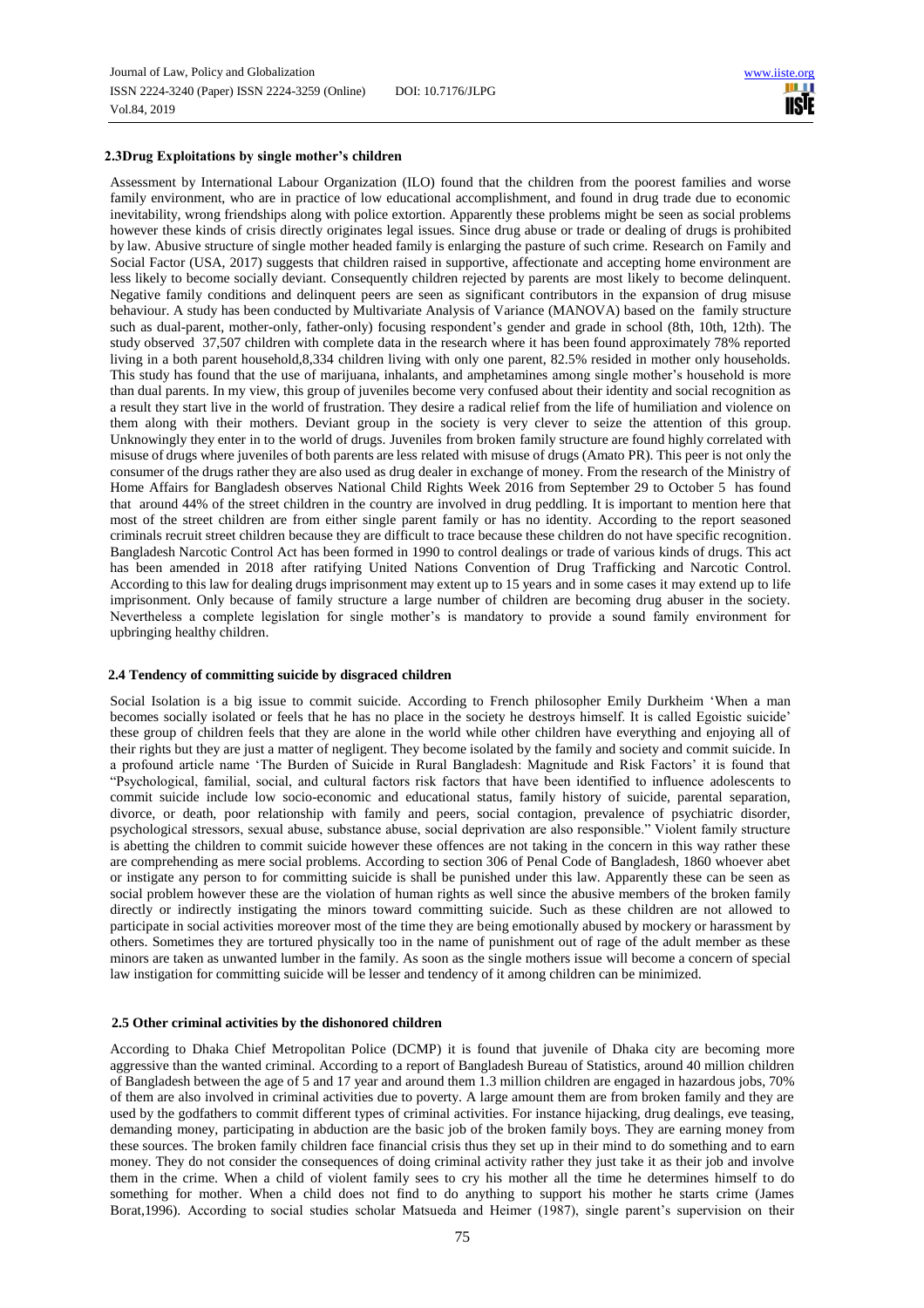# [www.iiste.org](http://www.iiste.org/) 11SIE

children is less effective, merely because there is only one parent rather than two consequently that makes their children are more likely to enter into contact with delinquent manipulation. Since single mother's of Bangladesh are living immensely vulnerable life due to poverty and social stigma therefore delinquent children are increasing regularly and unfortunately this issue is absolutely out of concern.

# **3 Recommendation of the research**

Whenever a civilization becomes uncontrolled, law is the only effective instrument to bring a positive change in the society. Broken family is not a normal matter for the children as they realize the shortage of emotional and financial elements. Moreover when they can realize that they do not have any recognition in the society and they have become a burden for the family as well as mother is suffering to preserve his rights and demands then the innocent mind has nothing except involve in such kind of criminal activity. Mental disorder is a big syndrome among single mothers children. Therefore taking necessary steps to control these things mandatory otherwise the society is going to get a group of violent, criminal and mentally disorder children who will be the burden and barriers for the development of the country. China is becoming a supreme power around the world. Development is impossible without comprising and implementing proper law. In this regards Bangladesh should follow Chinese Marriage and Family law. In the Chinese marriage and family law it is particularly written that both parents have to perform equal duties and responsibilities to up bring the children. In my point of view to overcome from the present situation a particular provision in the proposed legislation for single mothers should be created on the basis of the best interest of the children. More elaborately no matter fathers are getting the custody of children or not nevertheless the children must get full maintenance until they attain their majority regardless the gender of the children. Moreover rehabitation system should be taken by the government for such peer as they have to survive as lumber in other's family. As soon as the financial shortage of single mothers can be removed the vulnerability of children will not appear like the current situation. Therefore, government should financially aid the single mother for the wellbeing of the children. Government should subsidies the mothers at least for a particular term. Such as after coming into knowledge a single mother is suffering for lack of resources the government should step forward to subsidies her a fixed period of time until or unless she can manage a good earning source to maintain herself and this provision must be mentioned in the proposed law. Quota system must be an essential provision in the law for ensuring employment of single mothers. With the quota system by law they will get a source of employment as social rejection is very high for such kinds of victim mothers. Thus a balanced life for the children can be introduced in Bangladesh. It is extremely remarkable in China that there is a particular law known as Mental Health Law which has been amended in 2018. According to Article 21 of this law family members are responsible to create and maintain a standard atmosphere for the children to emphasis positive impact on their mental condition. Therefore it can be observed that positive home environment is indispensable for sound development of mental health of the children thus China has ensured this by making legislation in accordance with social demand. Emphasis on comparative study of law is must for reformation and creation of contemporary and appropriate law for best interest of the children of single mothers.

#### **4 Concluding remarks**

World Health Organization (WHO) has revealed that however mental illness or stress related emotional disorders starts from depression and family structure but most cases remain unnoticed, concealed and untreated. A research said that about 16 to 18 per cent of children and adolescents are suffering from mental disorders in Bangladesh (Dr. S M Yasir Arafat). In a study by World Health Organization it has been found that in Bangladesh among students aged 13-17, 4% of boys and 6% of girls consider attempting suicide due to stress disorder. The limitation of my study was less reported cases and a very small number of research regarding this issue in Bangladesh however I have managed some scholarly research by Department of Psychiatry in which has it was found that in general 15.2% and 18.4% children are suffering from psychiatric disorder due to family structure. The same study has been found that frequency of behavioral and emotional disorders was 40.35% among the children. This result indicates that higher prevalence of psychiatric morbidity among orphan children than general children and adolescents who are living with their both parents(Wasima Rahman). From the aforementioned information it can be said that condition of the children of single mother's house hold is severe in Bangladesh. Development of nation is impossible without sound children and wellbeing of children is not viable without secured life of mother as mother is the first and most trusted shelter for the children. To maintain the stability in the society survival of single mothers should be secured by the proposed legislation. As soon as the mothers can enjoy the human rights the scarcity of life will be decrease. If the mother's right can be secured by the law then related problems like traumatic children will appear less in the society. One of the key reasons to create shocking children is defenselessness of single mothers. Single mother headed family has to suffer not only in financial basis rather in emotional issues also. Impact of such situations highly affects to the children. As a result the insufficiency in the society is moving in cyclic order such as mothers are being deprived from their human rights as a result they cannot support to preserve their children's right and again involvement in crime, deviant activity and mental problem among the children are raising immensely. Therefore the root cause is the disregard and undefended single mothers by the law in the society. Their off spring are becoming crooked from the mainstream however they are the essential part and member of the society. If the single mothers can be placed firmly in the society by law then children do not have to go through a hectic life. Thus to provide them right track to come forward making a law regarding single mother is undoubtedly important. Since the proposed law is in regard to support the single mothers thus the law should have to provide legal provisions for mothers keeping the best interest of the children in the mind. Contemporary formation of law can transform the present condition of the violent single mother headed family environment which is immensely significant for the country.